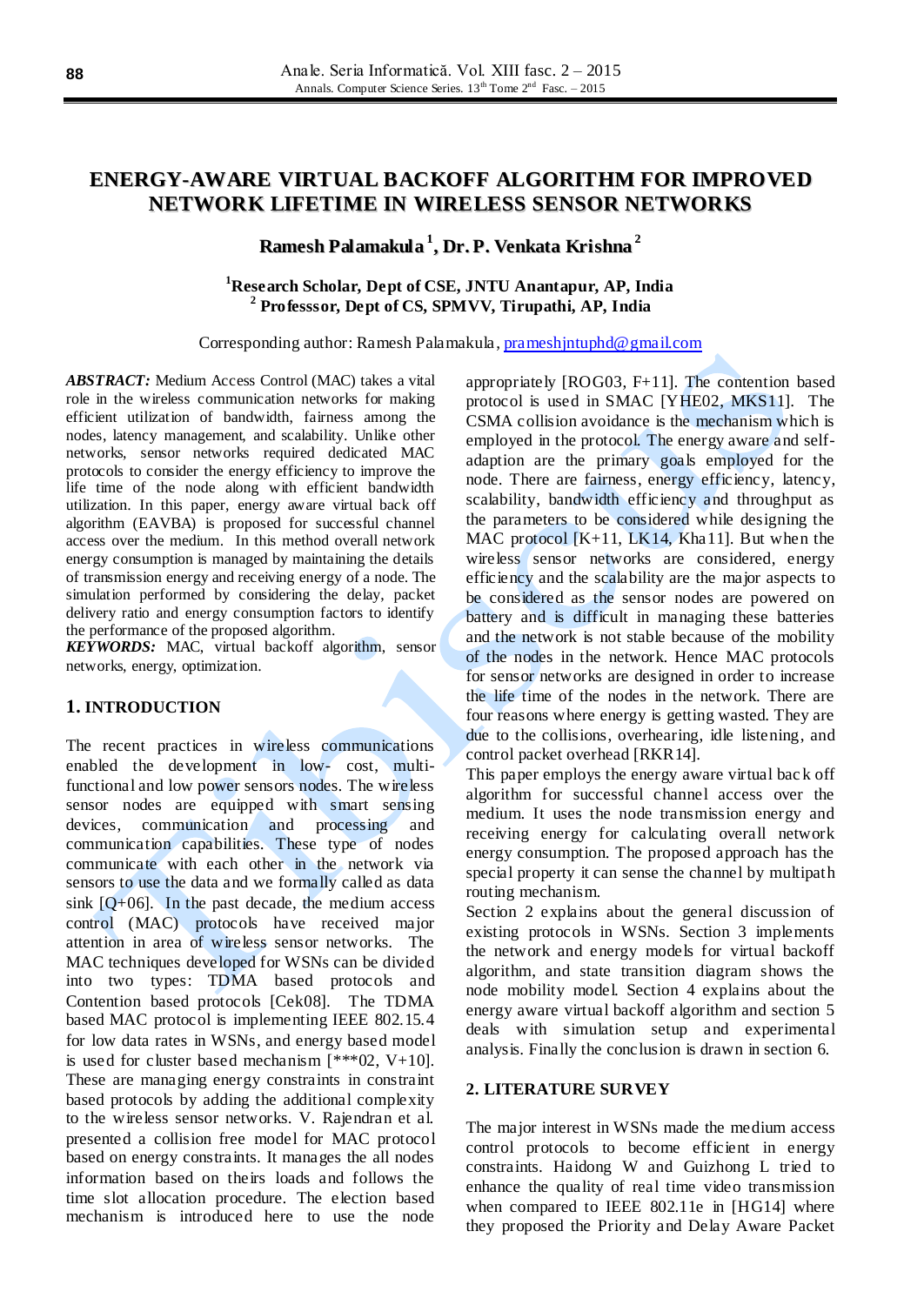Management Framework. The video packets are forwarded based on the estimated delay and its significance. The number of packets dropped is reduced while saving the required significant video packets and hence the authors attempted to enhance quality with which the video is being received. The authors in [MK13], proposed a novel procedure semidistributed backoff algorithm which shifts from random backoff to deterministic backoff algorithm where channel access is assured. The collisions are avoided to be consecutive in nature for critical applications. Here, besides the backoff on senderside, the backoff on receiver-side also is employed. The deterministic backoff mechanism is shifted to random backoff mechanism when the transmission is successful and vice-versa. Shan et al. [SR02] proposed optimal path routing to increase the lifetime of the network. The probability function is used for path selection, and majorly it concentrated on energy consumption. The parameter which evaluates the proposed model is network stability. The approach justifies that using always the path with minimum energy consumption decreases the energy of nodes in that path. So, using the multipath will increase the lifetime of the network. In [YYA02], Younis et al. proposed a routing algorithm with hierarchal model which is three-tier architecture. The cluster mechanism is employed to track the nodes location in wireless sensor networks. Gate ways are part of the routing mechanism which maintains the details of each node like energy, location cluster head. In  $[KKK11, H+13]$ , the authors discussed two channel access scheduling algorithms based on STDMA in order to accomplish the bandwidth efficiency and enhance the throughput of the wireless mesh networks which are based on spatial – TDMA (STDMA). The key concept in this paper is that the channel access procedure utilizes the information related to the Optimized Link State Routing (OLSR). Four different cases like OLSR aware centralized scheduling, non-OLSR aware centralised scheduling, OLSR aware distributed scheduling and non-OLSR aware distributed scheduling algorithms are simulated and tested. The authors proved the throughput is enhanced with no added overhead. A protocol for an energy efficient collision free channel in wireless sensor networks called the traffic adaptive medium access (TRAMA) is proposed in [HCB00, HLD12, T+13]. TRAMA is based on TDMA and the nodes move to the low power idle mode during the absence of transmission and reception and thereby minimize the power usage and guarantee the success of transmission of packets without any collision. In [YVM08, SK11, K+11], an optimized MAC protocol is proposed. The duty cycle of the sensor nodes depend on the density of the network traffic. The duty cycle is high for the heavy traffic and the low for the

less traffic. The number of packets waiting in the queue of a specific sensor is used determine the traffic in the network. The number of control packet and also the size is decreased which reduces the network overhead when compared to the S-MAC protocol.

#### **3. ENERGY AWARE NETWORK MODEL**

#### **3.1 NETWORK MODEL**

In order to design the wireless sensor networks, we assume that there are N nodes participating in the area of M x M size. The transmission of packet from a node at a particular time is given as P(a). The probability of packet transmission is given as P(st), and it is calculated under the assumption that no other node is sending the packets at the same time. Therefore  $(1-P(a))$  is the no transmission probability of the remaining nodes in the network.

$$
P(st) = P(a) \times (1 - P(a))
$$
 (1)

If there are N nodes participating in the packet transmission then the transmission probability is given as

$$
P(st) = (N \times P(a)) \times (1 - P(a))^{N-1}
$$
 (2)

### **3.2 ENERGY MODEL**

Let us consider that two nodes i and j are connected by a link with less energy consumption when compared to other linking nodes in the network. Then the distance between the two nodes is calculated by using  $\mathcal{G}(i, j)$ .

$$
\mathcal{G}(i, j) = ((\alpha(i) - \alpha(j)) + ((\beta(i) - \beta(j)))
$$
\n(3)

Here  $\alpha$  and  $\beta$  are the arbitrary variables from the location of two nodes participating in the communication. The energy consumption of sending Lbit packet information for a distance of  $\mathcal{G}$  is given as

$$
T_{Energy}(L, \mathcal{G}) = \varepsilon \times L + \mathcal{G}^2
$$
\n(4)

where  $\varepsilon$  is energy consumed by each packet. The receiving energy at node j is calculated as

$$
R_{\text{Energy}}(L) = \varepsilon \times L \tag{5}
$$

#### **3.3 STATE TRANSIONAL MODEL**

In the proposed model, the nodes have various operations to perform at different levels of activation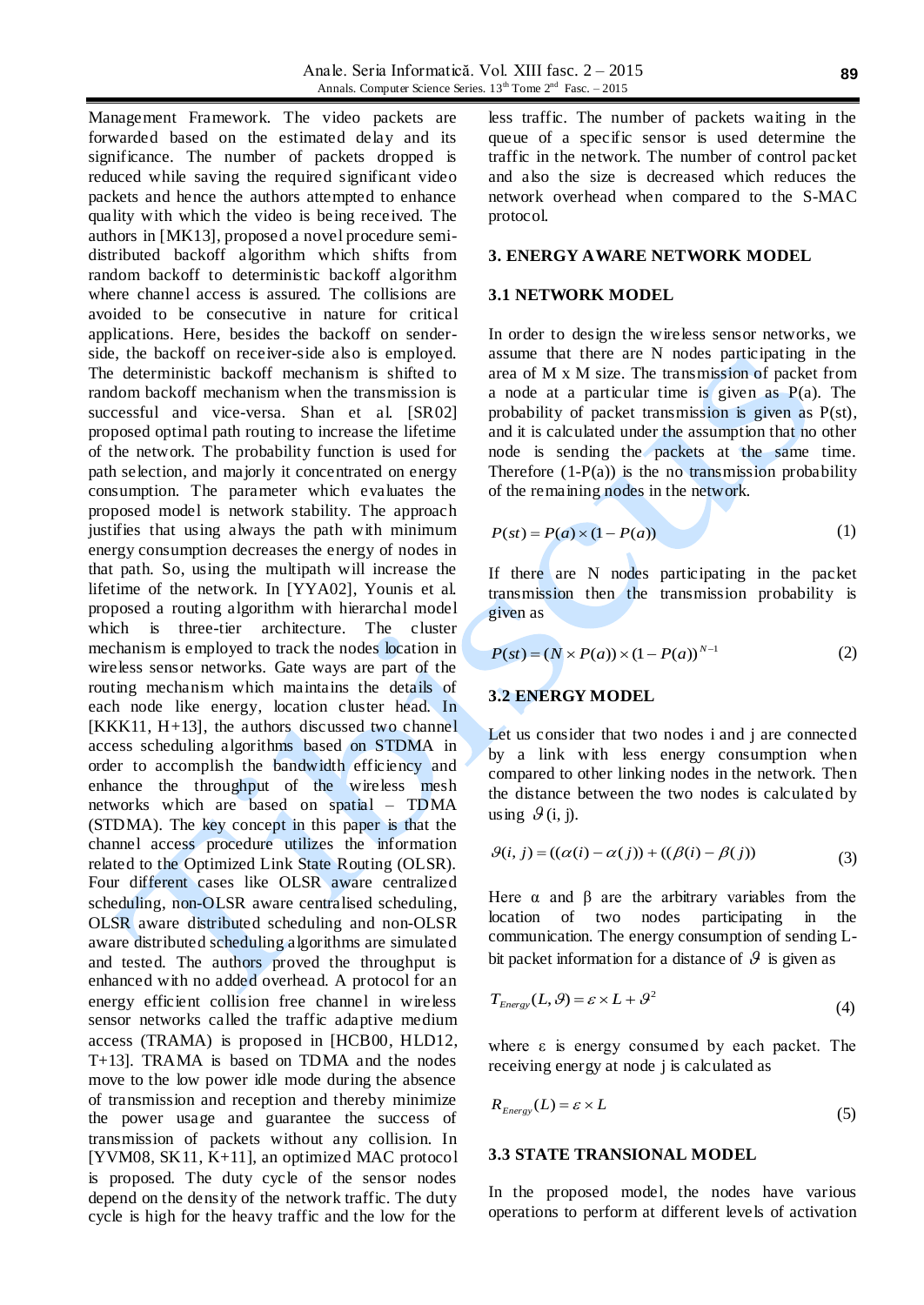and different level of energy consumption. In this model, every node is considered with 6 operations such as sleeping, sensing, transmitting, receiving, listening and log sleep. Figure 1 explains about the behaviour of each mode and the channel access of each mode. The node in the sleeping state means it is not participating in the communication. The node in the transmitting state means it can move to the long sleeping or it can remain in the transmitting state.



**Figure 1: State Transition model for a node**

# **4. ENERGY AWARE VIRTUAL BACKOFF ALGORITHM**

In this paper, we consider wireless sensor networks with in the range of M x M size area. The nodes with in the specified range can communicate. The major concern in the wireless sensor networks is energy consumption. We proposed a model for energy consumption of each node based on their distance they are positioned. The calculation of transmitting and receiving energy plays crucial role in overall network energy consumption. In the energy aware-VBA algorithm the  $i_{energy}$  is introduced to calculate the energy of contending nodes for channel access. Two different types of counters referred as  $N_{\text{attempt}}$ and Naccess for each node. These two counters are initialized with 0 for all the contending nodes for the first time or it can be said as a node joins the network, it's both counters are initialized to 0. When a node requests for a channel access, then  $N_{\text{attempt}}$  of the corresponding node is incremented irrespective of the node acquiring the channel.  $N_{access}$  is incremented only when the node acquires a channel to access. When 'n' nodes are contending for a channel access,

then the channel is allotted to the node for which  $N_{access}$  is low and  $N_{attention}$  is high, provided that the  $N<sub>access</sub>$  is less than its corresponding sequence number. Otherwise the access is denied. The algorithm 1 explains about the energy aware model of virtual back off algorithm.

| Algorithm 1: Energy aware-VBA (EAVBA)             |  |  |  |
|---------------------------------------------------|--|--|--|
| Input: N nodes                                    |  |  |  |
| Output: channel Access                            |  |  |  |
| Begin                                             |  |  |  |
| $K_{\text{attempt}} = 0$                          |  |  |  |
| i <sub>energy</sub> = 0                           |  |  |  |
| $\mathsf{K}_{\rm access}$ = 0                     |  |  |  |
| If $(charnel = busy)$                             |  |  |  |
| Kattempt= Kattempt+1                              |  |  |  |
| $Kaccess=Kaccess+1$                               |  |  |  |
| Calculate energy consumption of each node         |  |  |  |
| participating in the node access by               |  |  |  |
| equation 4.                                       |  |  |  |
| Change the channel access path                    |  |  |  |
| If (channel =free)                                |  |  |  |
| Find the minimum energy consumption nodes         |  |  |  |
| $Min(i_{\text{energy}})$ .                        |  |  |  |
| Find the minimum access nodes Min (Naccess).      |  |  |  |
| If (Num(Min(Naccess)) >1)                         |  |  |  |
| Choose the node with Min $(i_{\text{energy}})$ .  |  |  |  |
| If $(Num(Min(i_{\text{energy}}))>1)$              |  |  |  |
| Choose the nodes with $Max(N_{\text{attempt}})$ . |  |  |  |
| If (Num(Max(Nattempt))>1)                         |  |  |  |
| Choose node randomly.                             |  |  |  |
| Allocate the channel to the node.                 |  |  |  |
| Else                                              |  |  |  |
| Discard the channel access and wait for           |  |  |  |
| backoff time                                      |  |  |  |
| End                                               |  |  |  |

### **5. SIMULATION ANALYSIS**

The proposed algorithm, EAVBA is simulated and tested using ns-2  $[***]$ . The simulation is carried out for 20 runs in order to get more appropriate values. NS-2 simulation parameters used for simulation are shown in Table 1. The simulation is carried out with 40 nodes and bit rate of 15kbps.

|  |  |  | <b>Table 1: Simulation Parameters</b> |
|--|--|--|---------------------------------------|
|--|--|--|---------------------------------------|

| <b>Parameter</b>  | <b>Value</b> |
|-------------------|--------------|
| Routing           | <b>AODV</b>  |
| size              | 300x300      |
| Bandwidth         | 4 Mbps       |
| Max Packet Length | 2000 bytes   |
| Frame size        | 25 slots     |
| Packet length     | 250 bytes    |
| Traffic type      | <b>CBR</b>   |
| <b>MAC</b>        | 802.11       |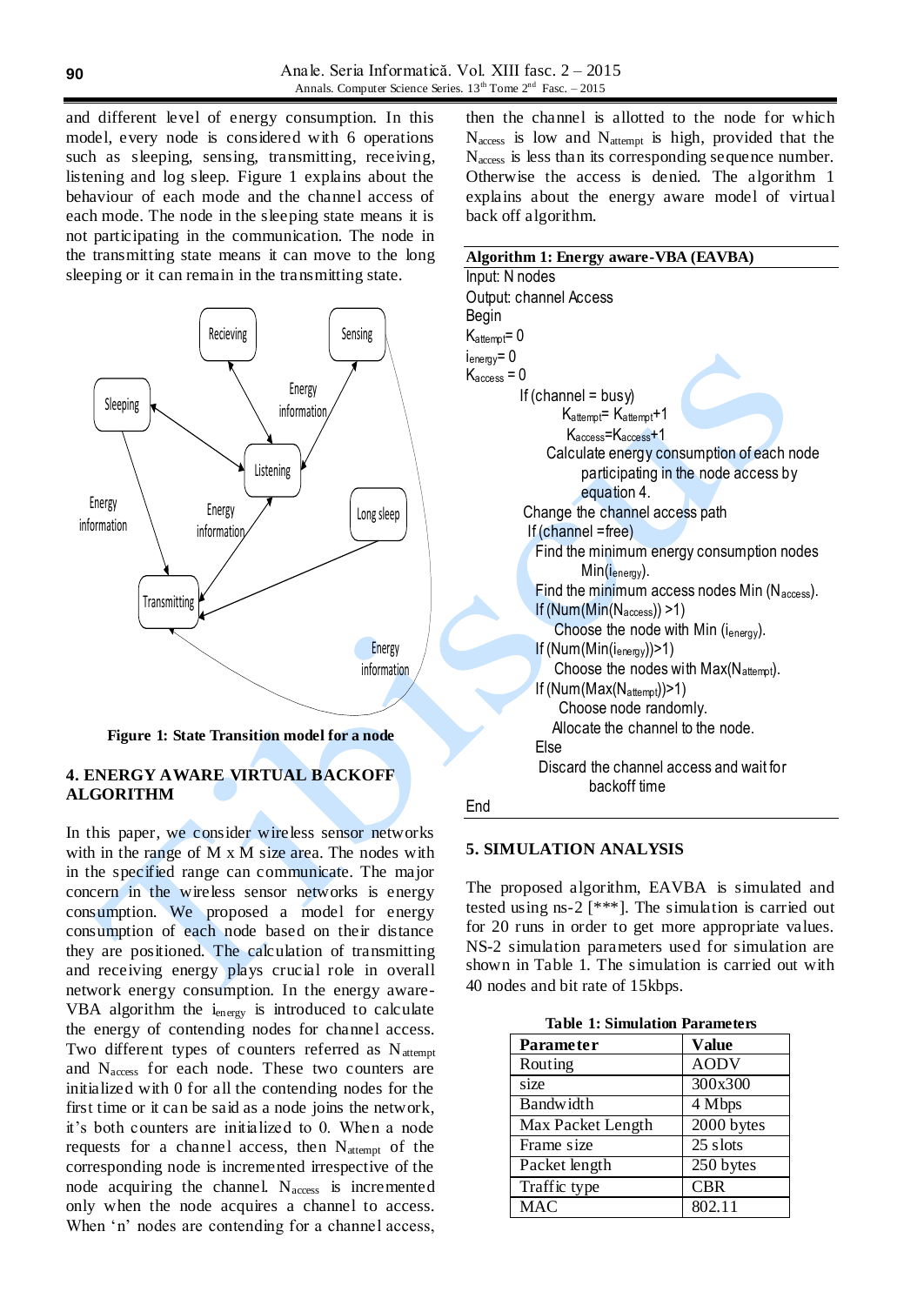

**Figure 2: Performance of EAVBA compared with CLM-VBA, M-VBA and S-MAC in terms of delay**



**Figure 3: Performance of CLM-VBA compared with VBA, S-MAC and M-VBA in terms of packet delivery ratio**



**Figure 4: Performance of CLM-VBA compared with VBA, S-MAC and M-VBA in terms of Average Energy Consumption**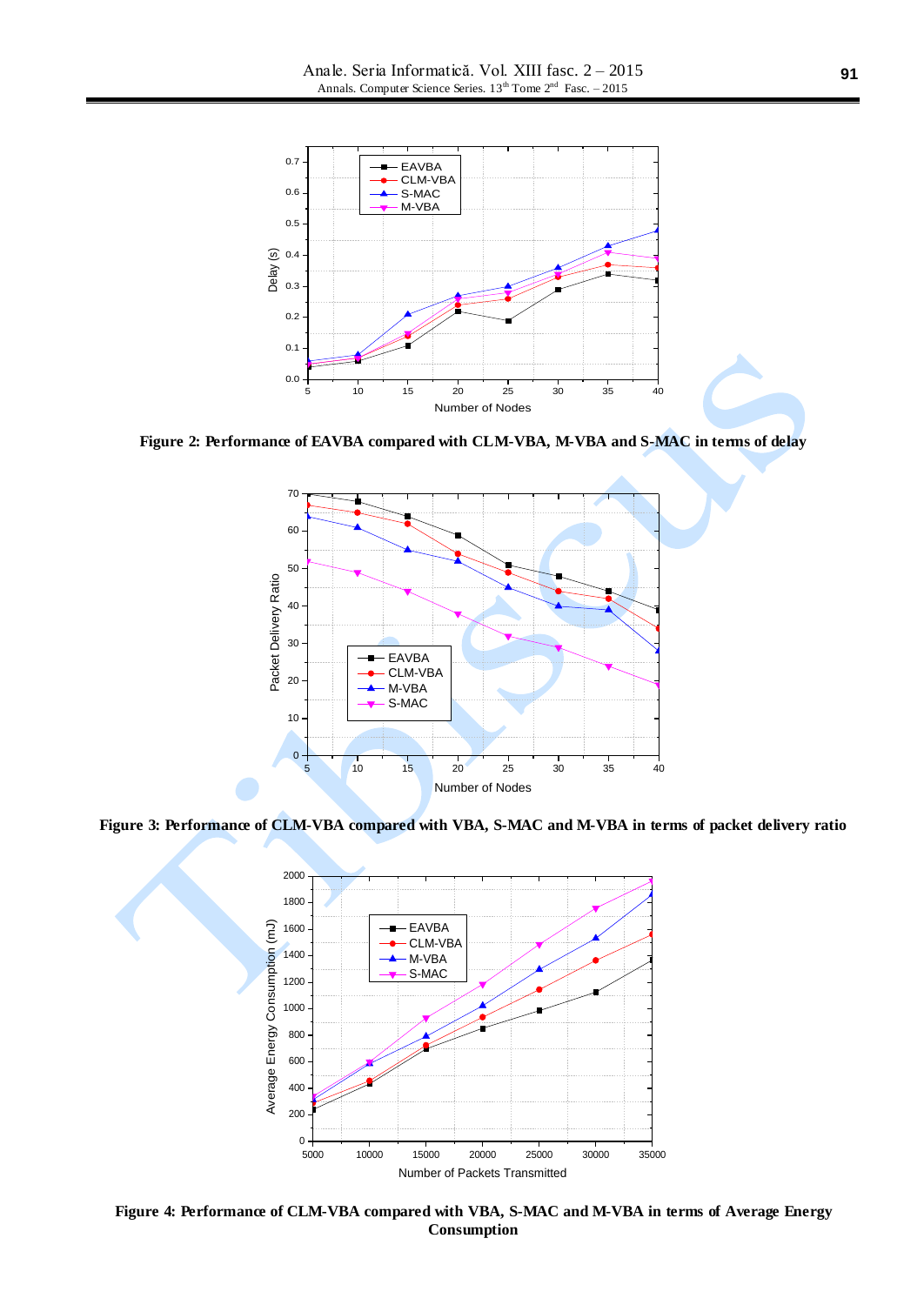The parameters used to test the performance of the proposed algorithm EAVBA are:

Energy Consumption: The quantity of energy consumed by each node for transmitting a packet.

Packet Delivery Ratio: This is the ratio of number of packets received to the number of packets transmitted.

Delay: The time taken for the packet to transmit from the source to the receiver.

## **CONCLUSION**

In this paper, Energy aware virtual backoff algorithm has been proposed to improve the life time of a network by considering the transmitting and receiving powers of each node in the sensor network. Latency, Packet delivery ratio and average energy consumption factors are evaluated by comparing with other existing backoff algorithms such as CLM-VBA, M-VBA and S-MAC. The simulation analysis of EAVBA outperforms the existing algorithms and given considerable improvement in the network.

# **REFERENCES**

- [Cek08] **Celal Ceken -** *An energy efficient and delay sensitive centralized MAC protocol for wireless sensor networks*. Computer Standards& Interfaces 30 (2008) 20–31.
- [F+11] **H. Fayyazi, M. Sabokrou, M. Hosseini, A. Sabokrou -** *Solving heterogeneous coverage problem in Wireless Multimedia Sensor Networks in a dynamic environment using Evolutionary Strategies*, in Computer and Knowledge Engineering (ICCKE), 2011 1st International eConference on, pp.115-119, 13-14 Oct. 2011.
- [HG14] **W. Haidong, L. Guizhong -** *Priority and delay aware packet management framework for real time video transport over 802.11e WLANs*, Multimed Tools<br>Appl (2014) 69:621–641 DOI Appl (2014) 69:621–641 DOI 10.1007/s11042-012-1131-z.
- [HCB00] **W. Heinzelman, A. Chandrakasan, H. Balakrishnan -** *Energy-Efficient Communication Protocols for Wireless Micro sensor Networks*, Proceedings of the 33rd Hawaaian International Conference on Systems Science (HICSS), January 2000.
- [HLD12] **Shiow-Fen Hwang, Hsin-Hui Lin, Chyi-Ren Dow -** *An energy-efficient routing protocol in wireless sensor networks with holes*, in Ubiquitous and Future Networks (ICUFN), 2012 Fourth International Conference on , vol., no., pp.17-22, 4-6 July 2012.
- [H+13] **U. Hernandez-Jayo, I. Angulo, M. P. Elejoste, A. Perallos, A. Chertudi, A. Moreno -** *Streetlight intelligent remote control system based on wireless communication*, in Remote Engineering and Virtual Instrumentation (REV), 2013 10th International Conference on, vol., no., pp.1-4, 6-8 Feb. 2013.
- [Kha11] **I. M. Khalil -** *ELMO: Energy Aware Local Monitoring in Sensor Networks*, in Dependable and Secure Computing, IEEE Transactions on, vol.8, no.4, pp.523-536, July-Aug. 2011.
- [KKK11] **Miray Kas, Ibrahim Korpeoglu, Ezhan Karasan** - *OLSR-aware channel access scheduling in wireless mesh networks*, Journal of Parallel and Distributed Computing 71 (2011) 1225– 1235.
- [K+11] **K. B. Khajeh, M. A. J. Jamali, H. M. Manie -** *ACDS: Adaptive Topology Construction for R-random Sensor Deployment in Wireless Sensor Networks*, in Software Engineering, Artificial Intelligence, Networking and Parallel/Distributed Computing (SNPD), 2011 12th ACIS International Conference on, pp.139-144, 6-8 July 2011.
- [LK14] **R. Logambigai, A. Kannan -** *QEER: QoS aware Energy Efficient Routing protocol for Wireless Sensor Networks*, in Advanced Computing (ICoAC), 2014 Sixth International Conference on , vol., no., pp.57-60, 17-19 Dec. 2014.
- [MK13] **Sudip Misra, Manas Khatua -** *Semi-Distributed Backoff: Collision-AwareMigration from Random to Deterministic Backoff*, IEEE Transactions on Mobile Computing, 2013 DOI 10.1109/TMC.2014.2341613.